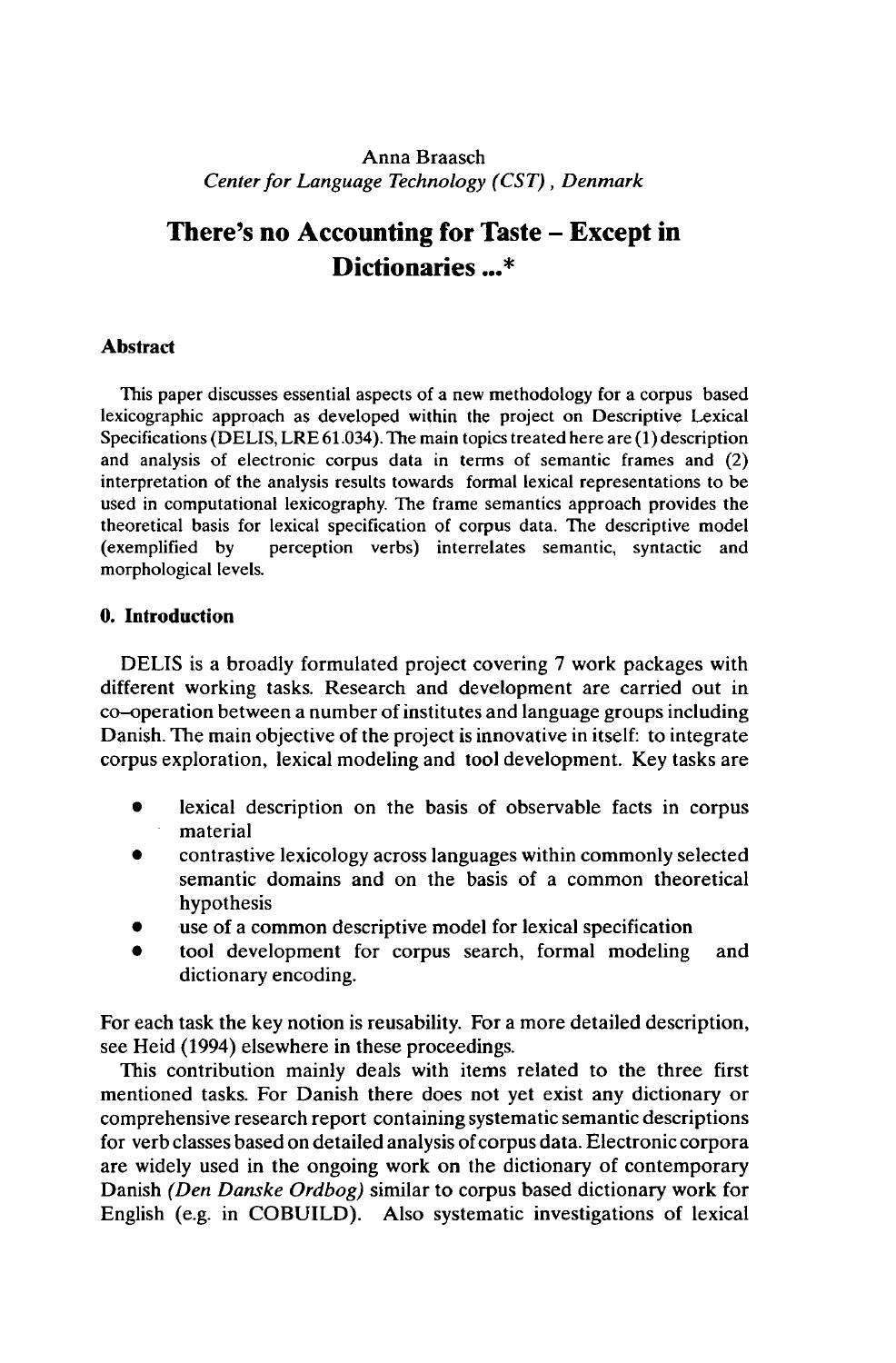semantics and verb classification are carried out for English (Levin 1993). However, there is still a need for elaboration and testing of a comprehensive strategy to link observed semantic,syntactic and morphological features into a description of a lexeme and the corpus evidence (sentence) it occurs in. The methodology is based on recent theoretical hypotheses on cognitive-frame semantics developed by Fillmore (a.o. in Fillmore 1992).

## **0.1 Project aspects to present**

The first part of this paper concerns selected aspects of methodological and descriptive issues addressed by the current project. The main outcome so far is the elaboration of the Corpus Evidence Encoding Schema (Krüger and Heid 1993), a device for specification of well-formed linguistic objects and annotation of corpus sentences. The cross-lingual character of the project entails different interpretations of the descriptional guidelines.

The second part deals with the language specific application of the Corpus Evidence Encoding Schema (CEES) for Danish within the perception semantic domain. This topic is illustrated by the analytical description of corpus sentences containing the verb *smage* (taste) or *lugte* (smell).

The conclusion – which also forms a kind of 'accounting for taste' – points to observations from the perception corpus analysis relevant to bottom-up dictionary construction.

## **1. Methodology and approach**

The theoretical framework for systematic lexical description is based on the following key notions:

- the lexical analysis has as <sup>a</sup> basis the cognitive-frames approach which is supported by recording the relevant syntactic and morphosyntactic properties based on an HPSG-like approach
- dictionary entries are to be based on corpus evidence.

#### **1.1 Linguistic approach**

The cognitive-frames approach has been elaborated and instantiated for the semantic domain of sensation and perception by Charles Fillmore. The basic assumption is that language expressions make explicit or implicit mention of the conceptual elements involved in realisation of environmental phenomena as sense impressions. In language manifestations these conceptual elements are expressed by semantic frame elements (FEs) that also are called semantic roles. Although the prototype language is English, the underlying theory deals with language independent linguistic phenomena and it therefore can be successfully applied to other languages.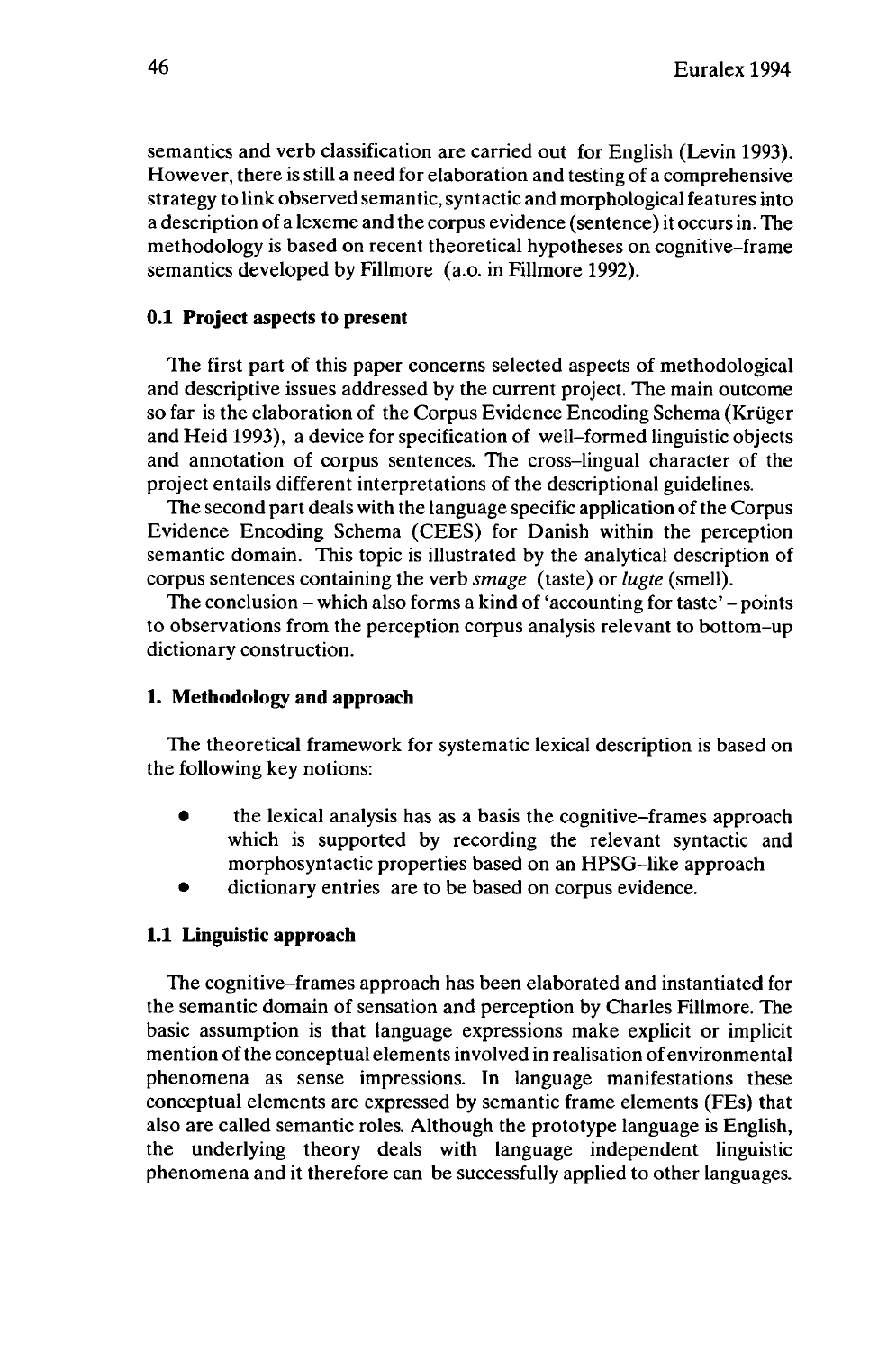A draft paper (Fillmore 1992) offers a preliminary overview of the above mentioned semantic domain including a division into the modalities taste, smell, sight, hearing and touch. The further subdivision sketched out is based on the physical sense types, e.g. contact vs. distant senses (taste vs. smell), or chemical vs. non-chemicalsenses (taste vs. hearing). A number ofillustrative examples showed that a given cooccurrence of verb + frame elements in the sentence constitutes the particular sense of the verb.

This draft has been reworked and extended within the framework of DELIS (cf. Fillmore et al. 1993) with guidelines for the description of the relevant context elements: semantic roles (e.g. experiencer, percept, judgment) and their grammatical and lexical realisations (cf. Zaenen 1993). In parallel, analyses of corpus examples has been carried out for Danish, Dutch, English, French and Italian to test the validity of the approach and the guidelines given so far (cf. e.g. Atkins 1993 and Braasch 1993).

The outcome of the working steps outlined above is a general descriptive format - the so called Corpus Evidence Encoding Schema (CEES) (Krüger & Heid 1993).

# **1.2 The CEES as descriptional device**

"The main innovation, here, which is introduced by CEES, is that we regard the definition of CEES not only as an inventory of possible labels, but as a structured domain of definitions with rules determining well-formed descriptions of linguistic objects... " Heid states in the Main Report on DELIS (Ostler 1994:20).

The CEES serves the following purposes:

- to exploit corpus evidence of the keyword for lexical description
- to provide a standardized, computationally reusable descriptional format
- to correlate semantic, syntactic and morphosyntactic properties of the keyword and corpus sentence in a systematic and unambiguous way based on the underlying theory
- to provide a basis for polyfunctional lexical specifications of the keyword allowing generalisation.

The CEES records the observable features as attribute-value pairs. The main information types for a sentence containing the selected keyword (e.g. *smage, lugte)* are the following:

- sentence-level types, i.e. the corpus sentence itself, sentence properties and contextual information
- $\bullet$  word-level types, i.e. semantic domain of the keyword and its frame element (FE-)group.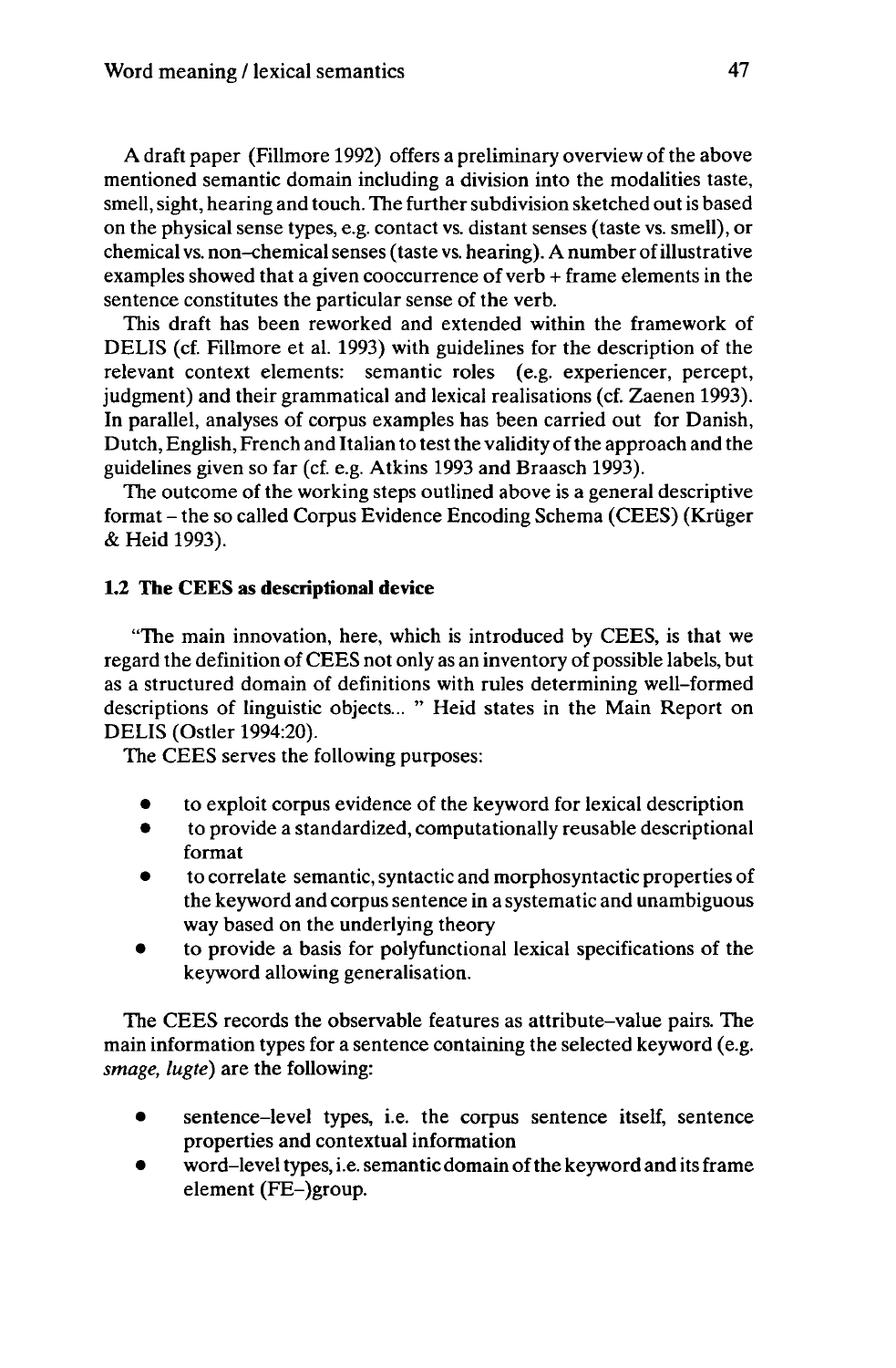The FE-group reflects the cognitive and structural pattern ofthe keyword and it thus makes up the core of the lexical description. The frame element group is described by a set of features. For each context element included by the FE-group the following quadruple is recorded:

- Semantic role (or FE)
- Grammatical Function (GF) e.g. SUBJ, OBJ, IOBJ, COMPL<br>• Phrase Tyne (PHR-T) e.g. np. np. advn. i.e. as usual in term
- Phrase Type (PHR-T) e.g. np, pp, advp, i.e. as usual in terms of noun, prepositional or adverbial phrases and clause/sentence types
- Lexical expression (EXPR), i.e. the particular piece of context.

This is a top-level generalisation of the descriptive guidelines. It needs appropriate language-specific adjustments and specialization according to both the part-of-speech and the semantic domain to be described. The process of refinement leads to operational CEES subtypes such as a CEES for Danish perception verbs.

### **1.3 Selecting an appropriate subcorpus**

The largest available machine readable corpusfor Danish is established by the Danish Dictionary (DDO), it contains about 40 mill, tokens. From this we first extracted a great number of corpussentencesforselected perception verbs (e.g. approx. 29.000 corpus examples of*se* (see)) and then the material to be analyzed was reduced to a manageable size. The selection process also included the sorting-out of domain external homographs, e.g. the case of the preteritum form *sa* (saw) of the verb *se,* the homographs of which translate into English as 'so' (conjunction and adverb) or 'sow' (e.g. wheat). Because of the large amount of material, the number of corpus sentences for each keyword has been restricted to a maximum of 1,000 examples. The randomized sampling method (which selects every Xth concordance line) has been used although we also considered other statistically founded (e.g. frequency-based) methods.

#### **1.4 Corpus evidence and word sense disambiguation**

Recent work on sense disambiguation – also for dictionary encoding purposes - involves corpus analysis as <sup>a</sup> supporting aid. In DELIS, lexical analysis and description including word sense disambiguation starts (and ends) with corpus work: the properties of a keyword are captured as they occur/appear in the corpus. On the other hand, in a ready-made dictionary entry, corpus sentences are used as documentation e.g. of the keyword senses. In the following, we primarily refer to the work done on lexical analysis within the perception domain.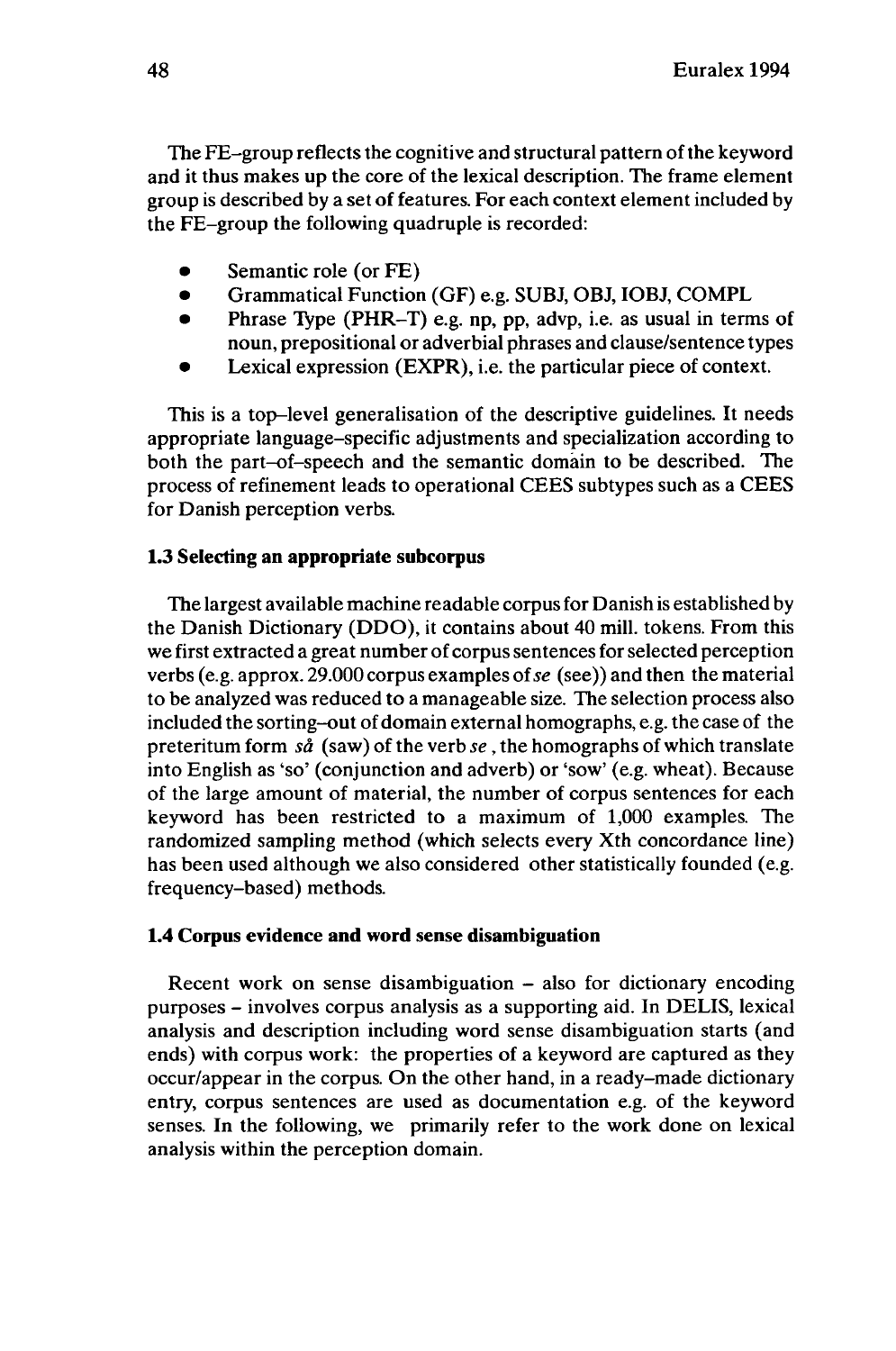### **1.5 Analyzing corpus evidence**

The subcorpus containing the selected perception verbs *smage* (taste) and *lugte* (smell) showed a wide variety and complexity of linguistic phenomena. The first action taken was to draw up a preliminary set of classification criteria based on observed syntactic patterns and the cognitive frame elements they realize. The overall meaning structure of a keyword is reflected by different sets and realisations of set of the frame elements appearing in the example sentences. (For convenience the term 'frame configuration' will be used to name a frame element set and its given realisation.) A dialectical shifting between syntactic and semantic aspects has turned out to be a fruitful investigation method.

As the next step in the process a first sorting of the corpus sentences into primary classes is carried out based on the established lexical semantic criteria. Further steps specialised and refined the descriptional criteria. In parallel, the lexical realisations of the relevant frame elements, such as of percept, experiencer and judgment were listed and divided into types based on their semantic content.

#### **2. The application of CEES**

In the analysis process the subcorpus has been roughly examined for keyword senses and structural patterns. The keyword senses were defined based on a monolingual Danish dictionary *(Nudansk Ordbog* 1990) and a bilingual Danish-English dictionary (Vinterberg & Bodelsen 1991). A subset of sentences was selected covering a wide range of syntactic patterns and representing all core senses of the verb that were found in the abovementioned dictionaries. Sentences containing unusual verb senses, ad-hoc, idiomatic or metaphorical uses, etc. were copied into a separate file for later investigations. In parallel, we adapted the general CEES to the needs of Danish (including conceptual frames for English proposed by Fillmore) and elaborated the operational CEES's. These operational CEES subtypes were applied to corpus sentences within the perception domain. We tested the overall descriptional power of the methodology and approach and the usefulness of the coding guidelines.

The outcome of the corpus evidence encoding showed that the methodology and linguistic approach in general are also well-suited for Danish, although a few adjustments were needed, particularly within the language specific realisation of frame elements and in the morphosyntactic area.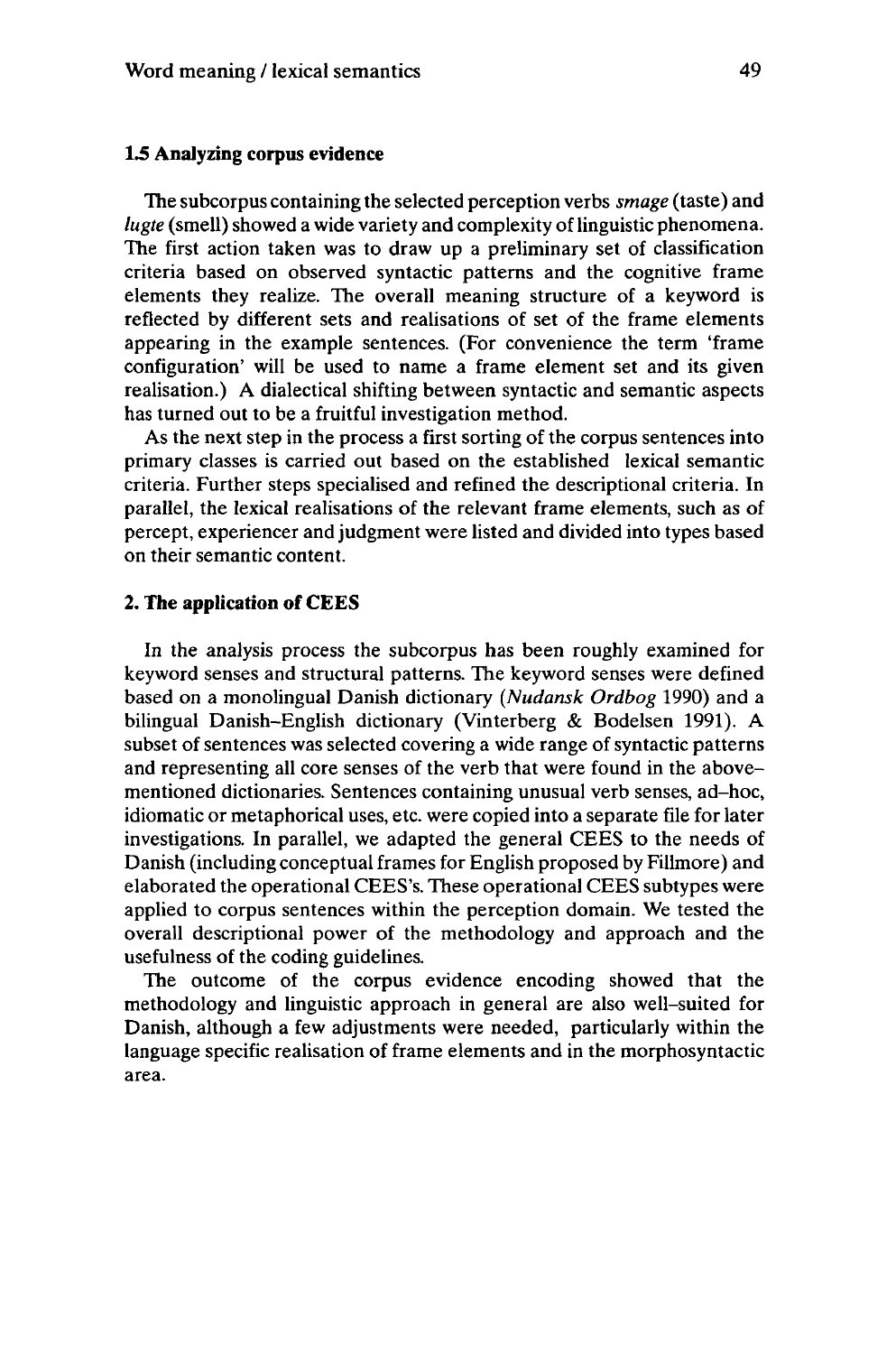### **2.1 An accounting for 'taste' and 'smell' in Danish**

On the basis of the filled-in CEES (approx. 100 selected corpus sentences for each verb) we tabulated the frame element configurations occurring in the corpus material.

In Fillmore's terminology the verbs*smage* (taste) and *lugte* (smell) denote chemical experiences but the first one concerns a contact sensation, the second a distant one. A first investigation showed that the frame element configurations of the two verbs can differ according to the physical circumstances.

Levin classifies verbs of English on the basis of their syntactic behavior, i.e. their possible combinations of arguments and adjuncts in various syntactic expressions (Levin 1993:2), which are also known as alternations. The observed patterns of semantically determined syntactic properties (i.e. the possible alternations) lead to a verb classification where the class of 'see verbs' are made up by a number of perception verbs, which beside 'taste' and 'smell' also include e.g. 'detect' and 'discern'. On the other hand, 'taste' and 'smell' make up a subclass taking only a limited range of sentential complements compared to other 'see verbs'. In Danish, we observed a similar tendency.

#### **2.2 Frame element configurations**

In this paper we only point to a few essential observations from the semantic analysis. The examples below illustrate a number of fundamental findings wrt. frame element configurations.

The list of semantic roles in the sensation/perception domain at the top level is as follows: EXPERIENCER - PERCEPT - JUDGMENT. Their most frequent basic grammatical functions are SUBJECT - OBJECT - ADVERBIAL, respectively. However, the presence or absence of the EXPERIENCER (as active or passive role) affects the distribution of the grammatical functions within the sentence, which means that the logical object of the verb, the percept, functions as subject of the sentence (see also item (3)).

The notation used here follows a pattern in accordance with the quadruple defined by the CEES (cf. item 1.2), namely

FRAME ELEMENT NAME/type (GRAMMATICAL FUNCTION; phrase type ) + FRAME ELEMENT NAME/...etc.

(The last member of the quadruple, the lexical realisation is omitted.)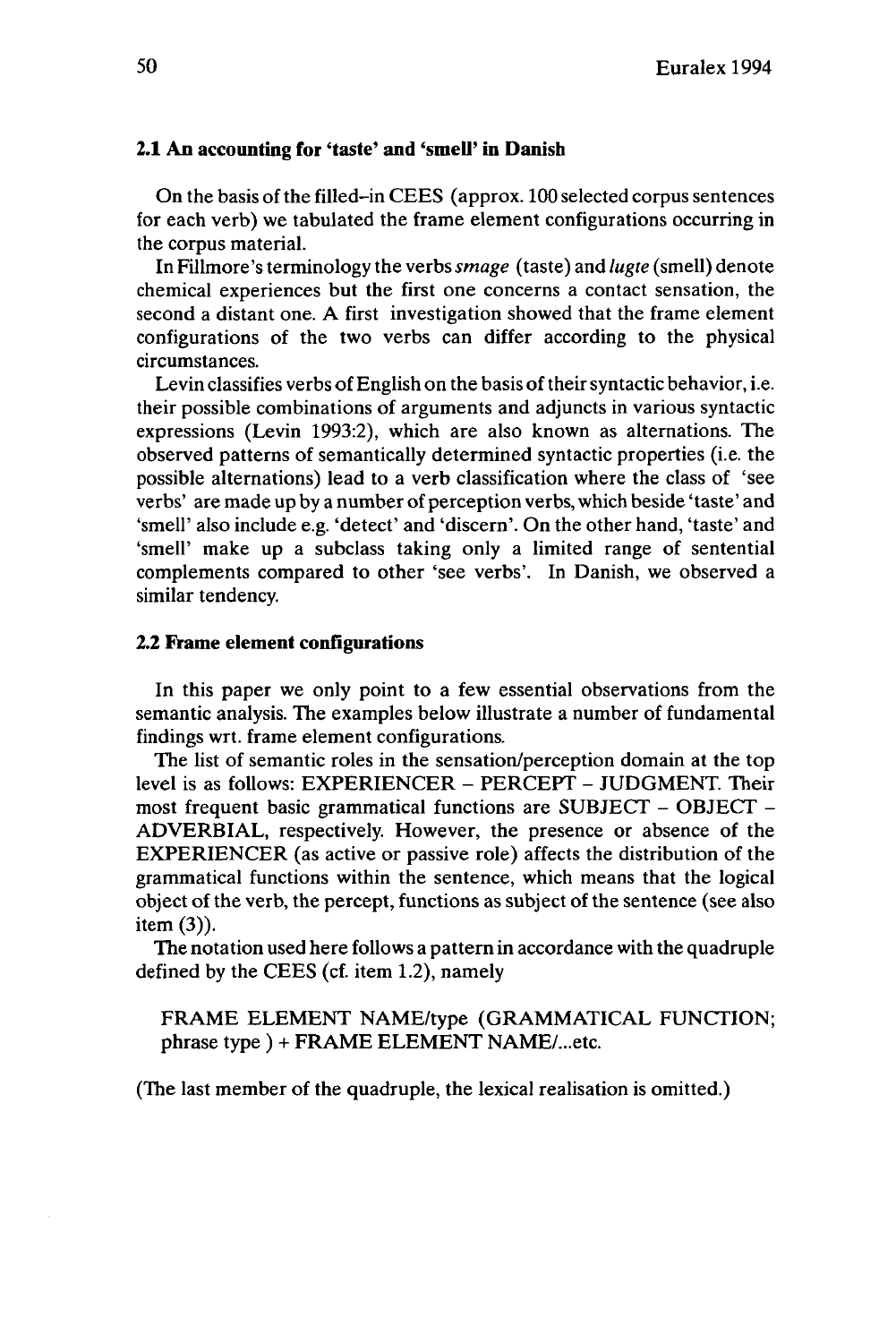(1) The EXPERIENCER/active (SUBJ;np) + PERCEPT (OBJ;np) configuration appears in three basic cases:

(a) the keyword is supported by a modal verb and expresses the faculty of perception;

(b) the keyword is used within extended or

(c) metaphorical senses:

(a) Jeg kunne lugte fiskene i kurven.

('I smelled the fish in the basket.')

(b) Anna har aldrig smagt slik. ('Anna has never tasted sweets.') and: Han ønskede at smage friheden igen. (Lit.: 'He wanted to taste freedom again.')

(c) ...et job jeg tidligere har lugtet lidt til. (Lit.: '... a job I have smelled cursorily before' which means 'smattered to'.)

(2) The EXPERIENCER/active (SUBJ;np) + PERCEPT (OBJ;pp) configuration expresses attending. However, the valency bound prepositions are discerning for the investigated verbs:

(a) Han lugtede til pigens hâr. ('He smelled [to] the hair of the girl'.)

(b) Hun smagte pâ suppen og ... ('She tasted [on] the soup and...')

(3) The EXPERIENCER/passive (i.e.not mentioned explicitly) + PERCEPT (SUBJ;np) + JUDGMENT (COMPL; advp or pp) configuration is typical when a sensory experience is evaluated (a) or interpreted (b):

(a) Suppen smagte fortrinligt. ('The soup tasted delicious.')

(b) Gamle mennesker lugter på en særlig måde.

(Lit.: 'Old people smell in a particular way.')

Closer investigations of the phrase type and lexical expression of FE's lead us to relevant language specific observations. Below a few examples: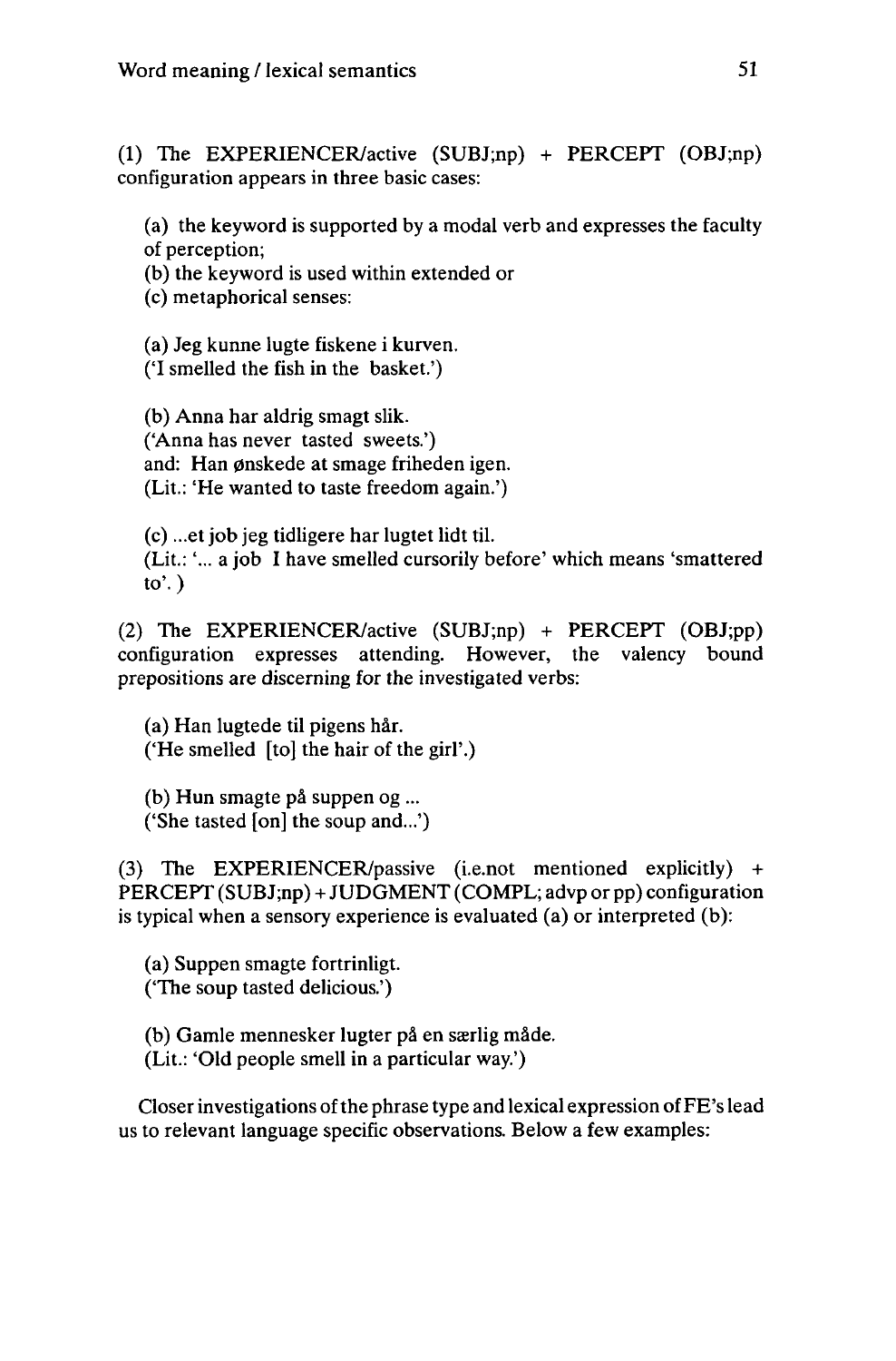(4) It turns out that the PERCEPT element appears with discerning subtypes with *smage* and *lugte,* respectively.

(a) 'Han lugtede fra munden.' (Lit: 'He smelled from the mouth').

The frame element PERCEPT receives here the subtype label Source/locus. The reason why no parallel structure pattern exists for *smage* can be seen in the conceptual difference between distance and contact senses.

(5) Investigating lexical realisations of the JUDGMENT frame element, we recorded a number of elliptic sentences, which means that the sensory quality adjective which evaluate the phenomenon (as adverbial complement) is absent. The corpus examples showed a consistent difference between the semantic content of the omitted JUDGMENT frame elements of *smage* {positive) and *lugte* {negative}, respectively.

(a) Du lugter! (Lit.:'You smell' {bad, awful}!)

(b) Ih, hvor det smager! (Lit.: 'Oh, it tastes' {good, delicious}!)

In such cases the expressive function of interjections are recorded too.

(6) Many pieces of corpus evidence for the selected keywords are phrasal verbs e.g. *smage til* (to season).

(a) Hun smagte suppen til med lidt salt ('She seasoned the soup with some salt.')

(b) Han smagte løs af vinen ('He drank large quantities of the wine.')

Types of multi-word units (like in (b)) containing the keyword are at the present stage of the project not treated, but the occurrences are stored in a separate file for later analysis.

 $(7)$  In a number of sentences the keyword appears with a less usual structure pattern; for instance it includes the reflexive pronoun *sig* too. The following is an example of verbs of seeking, a subtype of perception verbs. The PERCEPT element receives in this case the subtype label Target.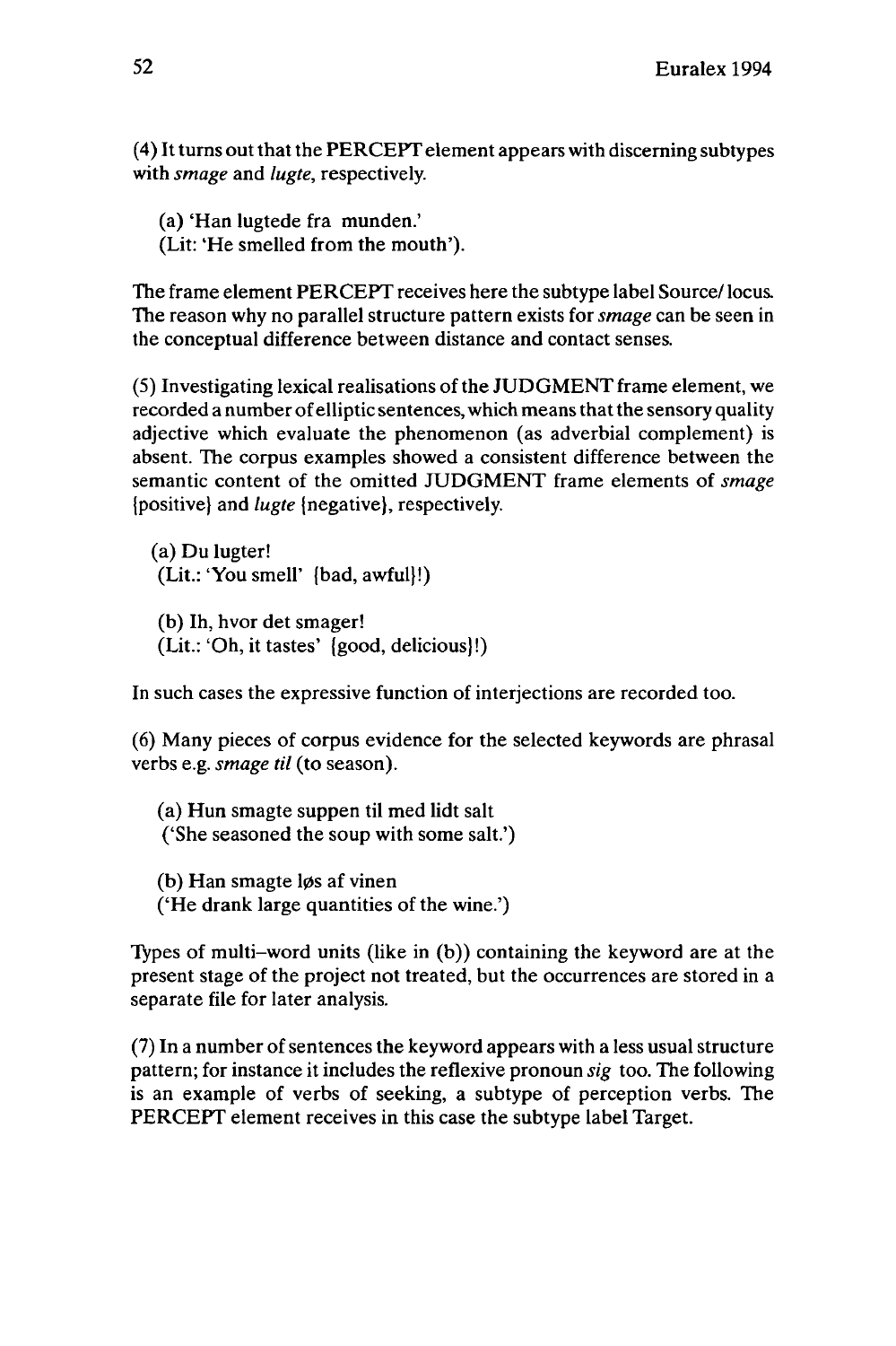(a) Dyrene lugter sig hurtigt frem til maden. (Lit.: "The animals smell themselves quickly through to the food' which means that they quickly find the food because of the smell of it.)

In such cases we consider if the expressed meaning belongs to the core senses within the perception domain. Often we recognize a metonymic extension or a non-literal use of the keyword. For instance, *smage* (taste) form a part of fixed or semi-fixed métonymie expressions with various senses, like 'hesitate', 'try', 'feel', etc. In addition, domain-external use of perception verbs seemsto be rather frequent. These examples also are recorded but not yet described in detail.

## **2.3 The use of CEES as database formula**

The corpus sentences are entered into the PARADOX database, where the CEES is used as database record format. This allows for consistent encoding, quick update and clear survey of the entered data. Furthermore, a database system supports very effectively systematic sorting of data types and extraction of cross-tabulated information types. In this way, we easily obtain lists of co-occurring frame elements, their syntactic patterns and lexical realisations. In addition, lexical realisations with common semantic features can be extracted from the encoded database records too. Also the language specific morphosyntactic features are catered for.

The use of a device like the PARADOX DBMS supports further work towards generalisation and formal modeling very well.

## **3. Results and perspectives**

In the present phase of the project we carried out a systematic assessment of the validity of a new methodology on corpus-based lexical descriptions and the proposed frame-semantics approach.

A simplified and generalised overview of frame configurations for *smage* and *lugte* is shown in Table 1.

| <b>VERBS OF</b>                                    | <b>EXPERIENCER</b> | <b>PERCEPT</b>         | <b>JUDGMENT</b> |
|----------------------------------------------------|--------------------|------------------------|-----------------|
| <b>ATTENDING</b>                                   | <b>ACTIVE</b>      | AIM                    | <b>ZERO</b>     |
| <b>PERCEIVING</b>                                  | <b>PASSIVE</b>     | <b>SOURCE/STIMULUS</b> | <b>ZERO</b>     |
| <b>OBSERVATION</b>                                 | <b>ACTIVE</b>      | <b>INTERPRETATION</b>  | <b>ZERO</b>     |
| <b>SENSORY</b><br><b>OUALITY</b><br><b>EVOKING</b> | (PASSIVE)          | <b>SOURCE/STIMULUS</b> | PERCEPT QUALITY |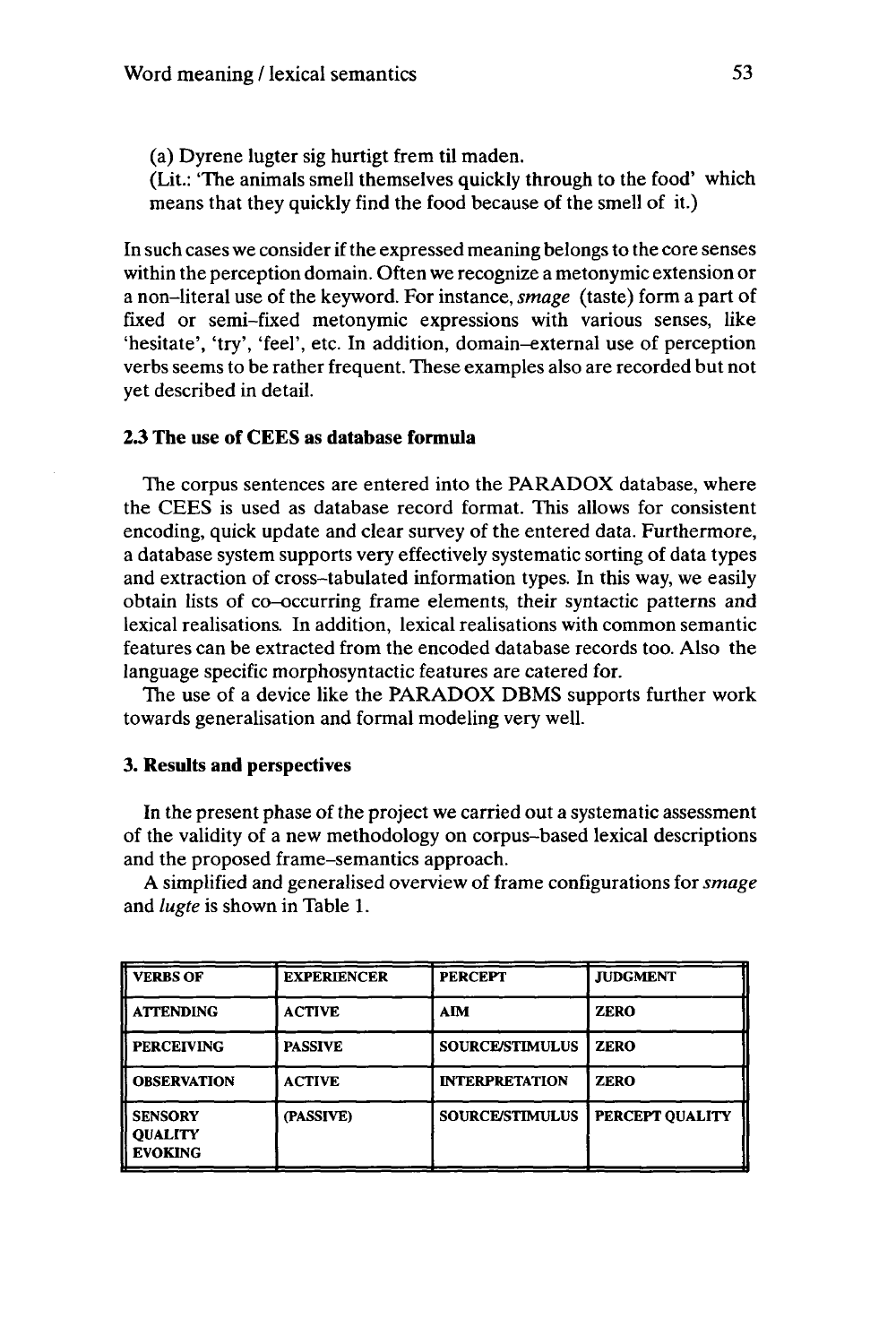| II SENSORY<br><b>EXPERIENCE</b><br><b>EVALUATION</b>         | (PASSIVE)     | <b>SOURCE/STIMULUS</b> | <b>EVALUATING</b> |
|--------------------------------------------------------------|---------------|------------------------|-------------------|
| <b>SENSORY</b><br><b>EXPERIENCE</b><br><b>INTERPRETATION</b> | (PASSIVE)     | <b>SOURCE/STIMULUS</b> | <b>INFERENCE</b>  |
| <b>SUSTAINED</b><br><b>ATTENTION</b>                         | <b>ACTIVE</b> | <b>AIM</b>             | <b>ZERO</b>       |
| <b>SEEKING</b>                                               | <b>ACTIVE</b> | <b>TARGET</b>          | <b>ZERO</b>       |

Table 1. Frame element configurations for *smage* and *lugte*

Each frame element, e.g. PERCEPT, can be subclassified and labelled according to more precise distinctions, such as for the stimulus-type percept the labels 'discriminatum' (i.e. a particular part or feature of the percept) and 'locus' (i.e. the location of the percept) can be used. The same frame element may be expressed with various syntactic categories. Furthermore, each category has a more or less delimited number of lexical realisations.

The testing phase provided a necessary and sufficient basis for the following working issues:

- further steps of classification and generalisation of the observed phenomena as prerequisite for hierarchically structured descriptional models
- large-scale encoding extended to cover an additonal semantic domain (speech acts)
- hierarchical structuring of lexical descriptions wiithin selected domains
- adaptation of the monolingual description models to contrastive lexicography.

## **Acknowledgement**

\* The author whishes to thank the project co•ordinator of DELIS, Ulrich Heid, Stuttgart, for his always very useful advice.

#### **References**

(papers internal to the DELIS project are marked with \*) Atkins, B.T.S. 1993. Corpus Evidence Encoding Schemata for English. Oxford.\* Braasch, A. 1993. Corpus Evidence Encoding Schemata - Subtypes for Danish. Copenhagen.\* DELIS - Main Report. 1994. See: Ostler, N. Fillmore, Ch. 1992. A Cognitive-Frames Approach to the Vocabulary of Sensation and Perception in English. Berkeley. \*